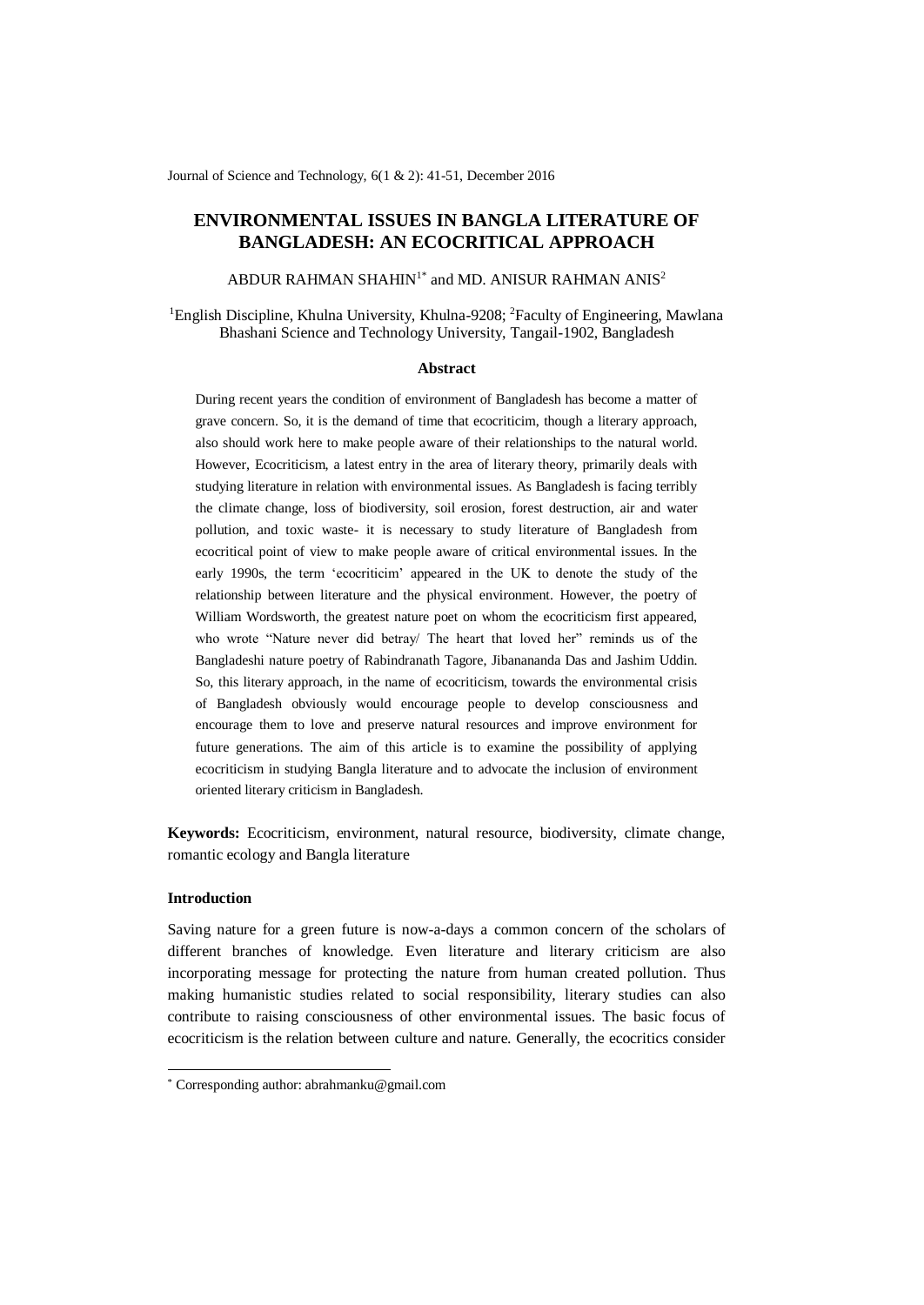the nature and human beings as symbiosis of each other. Living a life keeping eyes to the natural world is a common characteristic of the poetic vision of Jibanananda Das who always searches for the meaning of his life being obsessed with the soul of flora and fauna. Moreover, nature triggers in him the poetic stimulation by which he proceeds towards poetic creation. In many ways nature plays an enigmatic role in the life of Jibanananda Das and that is why, almost each of his poems contains a description of the natural world. Considering all these features of his poetry, the idea of ecocriticism comes to our mind. Specially the imagery of trees, birds, and rivers in his poetry really hypnotize us and obsess us with an enchanting way that instantly encourages us to love the nature. Like Jibanananda Das in Bangladesh we have also other poets whose works can be studied with reference to ecocriticism. Even the national anthem of Bangladesh written by Rabindranath Tagore is an excellent literary creation that can be interpreted in terms of ecocriticism that is deeply rooted in the nature and culture of our country. So, ecocriticism can open a new door before the citizen of Bangladesh who would then understand the essence of the inseparable bondage between man and nature. If we study recent natural calamities in Bangladesh, it becomes very clear how much this country is vulnerable to different natural threats. To rescue our country, we must increase mass consciousness about the fatal impact of environmental pollutions so that they can create a green revolution for saving the nature in order to keep their existence safe. Literature shakes the mind of human beings and it is the human mind that can love nature and save it from severe pollution. The whole civilization depends on the nature and the nature, today, is facing a terrible threat. The national anthem of Bangladesh can be a document from where we can begin the journey of the ecocriticism because this song describes both nature and culture of Bangladesh simultaneously. It kindles a desire to be with the natural beauty of Bangladesh. The concept of our Bengali nation gets the voice from the song.

#### **Methodology**

Followed by content analysis methods as well.

### **Discussion**

James C. Mc Kusick writes in the introduction of his book *Green Writing: Romanticism and Ecology* that "As a method of literary analysis, ecocriticism emerged in the late twentieth century as means of investigating the relation between literary texts and their environmental contexts"(12). In fact, in the West the appeal of ecocriticism is so strong that it brings many revolutionary changes in different environmental contexts. Some books were written that create "an environmental sensibility among the readers" (McKusick 12). The positive effect of environmental writing was first felt during the twentieth century to create public awareness. The Western people could realize that "[their] continued existence is radically contingent upon the ecological cycles of energy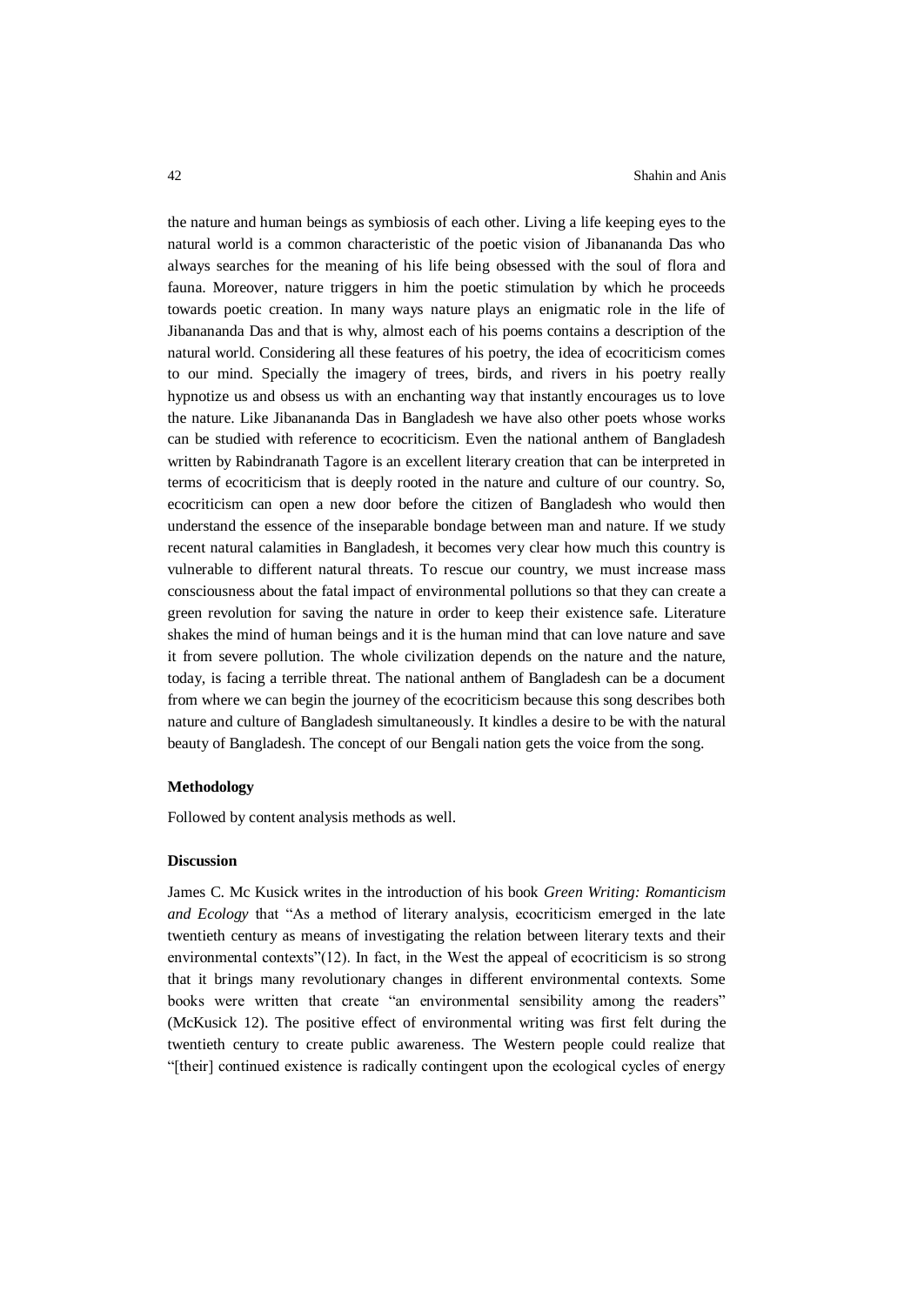and matter that sustain and nourish [them]" (McKusick 17). In fact, McKusick thinks that "ecocriticism offers the most effective and relevant means of literary analysis in an era of increasing human impact upon the terrestrial environment" (McKusick 18). Counting all these recent studies it seems to us that in Bangladesh we need to introduce this ecocritical approach to literature immediately. Otherwise a bleak future is waiting for us and for our next generations. McKusick believes that "quick technological fix" is not essential rather "a fundamental change in human consciousness" is essential for the "effective remedial action" against "these horrendous environmental problems." He argues quoting Bate in his another article "Ecology" saying that, "If so, then the study of poetry can contribute to the solution of these global problems, because (as Bate argues) 'The business of literature is to work upon consciousness'" (Roe 200). So, ultimately McKusick thinks "the study of poetry can lead to the interrogation of fundamental ethical values" (ibid). Moreover, he concludes admitting that, "Ecological literary criticism sets out to explore how literature represents, and may potentially transform, the persistently pragmatic and instrumental awareness of the terrestrial environment that has pervaded Western culture for the last several centuries" (ibid).

Romantic poetry was the first attempt of the ecocritics who searched the environmental issues in them and succeeded in getting very strong voice there. William Wordsworth is generally regarded as the pioneer figure in developing the ecological consciousness. He lived in the Lake District of England and he had an "intuitive knowledge of his native region" by which he recorded in his poems "a more intense imaginative response to natural phenomena" (McKusick 24). In *Lyrical Ballads,* Wordsworth does not meditate on the sublime scenery rather he is more concerned with the everyday happenings of the people who "live in harmony with their natural surroundings" (McKusick 25). Wordsworth portrays in his poems the simple lives of the shepherds who live in the periphery of the Lake District. But he also tells us that "these shepherds are ultimately trapped in the tentacles of the mercantile urban culture" (ibid) because of "the proposed Kendal and Windermere Railway" (ibid) against which he showed his "valiant effort to mitigate the environmental impact" (ibid). And in this way William Wordsworth started his "environmental activism" (ibid).

In fact, ecological literary criticism first appeared as a "new approach to the study of British Romantic Literature" (Roe 199) which raised the fundamental question about the responsibility of poets and their poetry. During 1990, the concept of ecocriticism gets prominence as it was "a period of increasing environmental concern throughout the industrialized world" (ibid). Actually, ecological critics "have pondered fundamental questions about the purpose of literary criticism, and of imaginative literature itself, in a time of ever-increasing environmental crisis" (ibid). McKusick asserts:

In an era of impending threats to the global environment, the emerging discipline of Ecocriticism is engaged in a vital revision of the fundamental task of poetry. At present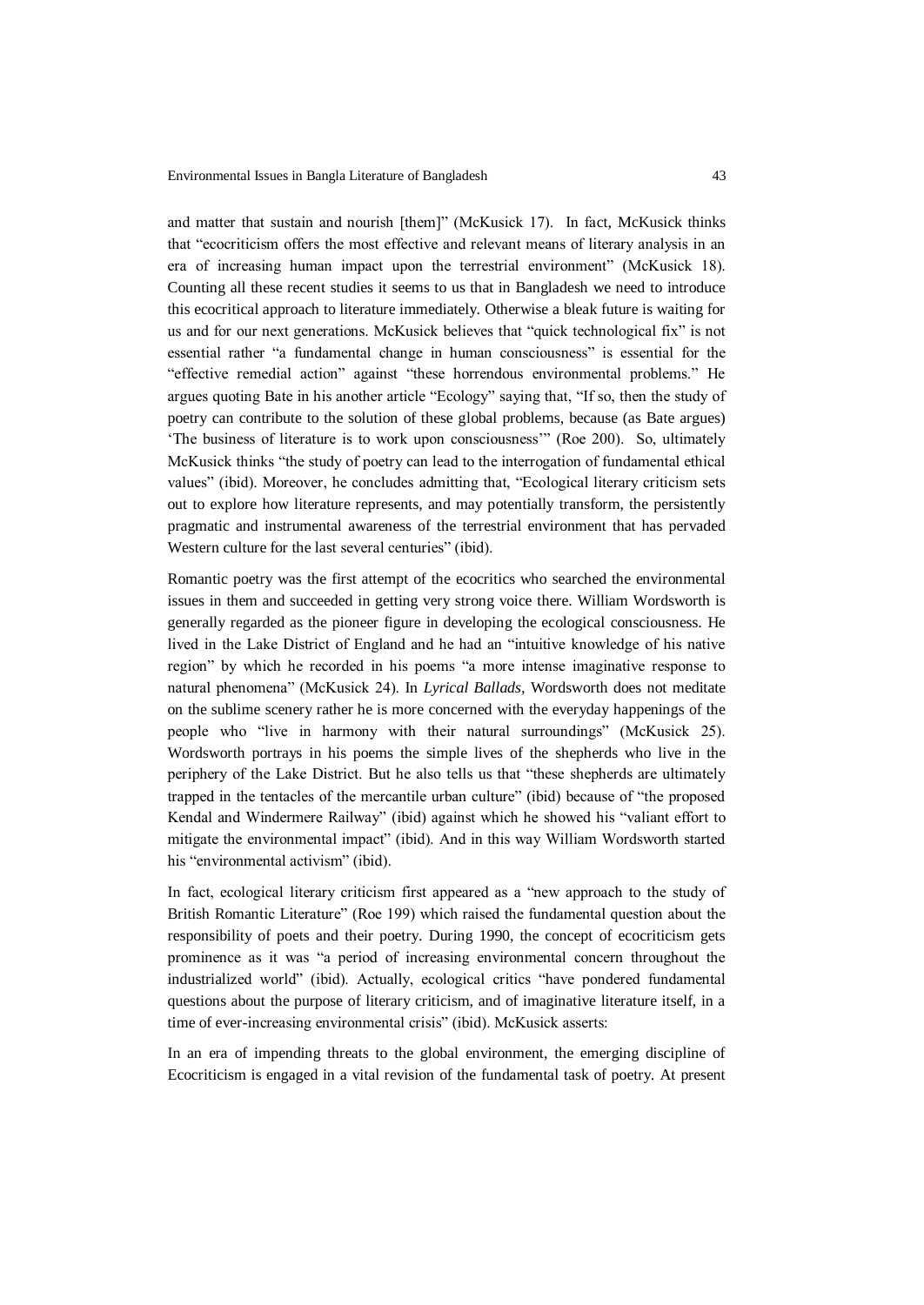Ecocriticism has become more than just a marginal mode of literary analysis, because nature is more than just a passive backdrop or setting for the human drama of literature. British Romantic Poetry, because it often seeks to address perennial questions concerning the relationship between humankind and the natural world, has become one of the most important terrains for the development of ecological literary criticism (199). Moreover, James C. McKusick writes about the ecological vision of John Clare who wrote poems against the establishment of artificial mechanism in the Lake District of England. Not only by his poetic vision but also delivering lectures he tried to make conscious the people of the importance of the natural setting. He quotes from Clare's lecture titled "intrinsic sacred character of the Lake District":

Sacred as that relic of the devotion of our ancestors deserves to be kept, there are temples of Nature, temples built by the Almighty, which have a still higher claim to be left unviolated. Almost every reach of the winding vales in this district might once have presented itself to a man of imagination and feeling under the aspect, or, as the Vale of Grasmere appeared to the Poet Gray more than seventy years ago. … Where the poet now living, how would he have lamented the probable intrusion of a railway with its scarifications, its intersections, its noisy machinery, its smoke, and swarms of pleasurehunters, most of them thinking that they do not fly fast enough through the country they have come to see. (74-75)

In his article, "Rabindranath Tagore and Eco-Consciousness" Fakrul Alam, a Bangladeshi scholar, makes an effort to search for the message of the environmental issues in the works of Rabindranath Tagore and also justifies Tagore as "a forerunner of ecocriticism and a storehouse of wisdom about the environmental problems besetting the region and ways of overcoming them" (186). This article by Alam can be considered as the beginning of ecocriticism in Bangladesh where he shows us that Tagore's compositions may be studied from ecocritical views. In west, actually, the journey of ecocritical studies of literature begins with the poetry by William Wordsworth and John Clare who raised their voices for conserving nature for the survival of all living beings. In the same way, there are many Bangladeshi writers who are showing their concern for maintaining the biodiversity and also they search for the meaning of the relation between man and nature.

In the article "Rabindranath Tagore and Eco-consciousness" Fakrul Alam also attempts to justify the essentiality of Tagore, for our time and our country, particularly regarding the safekeeping of natural world. In his opinion, Rabindranath is "indispensable for our region in general and our two countries in particular because of his eco-consciousness" (*Rabindranath Tagore and National Identity* 174). Devotion of Tagore to the natural world and their preservation is really notable in his songs, essays, fiction, plays, and letters. Specially Tagore's "educational and rural reconstruction schemes" cannot but shake the consciences of the environmentalists. Alam says that he has written this article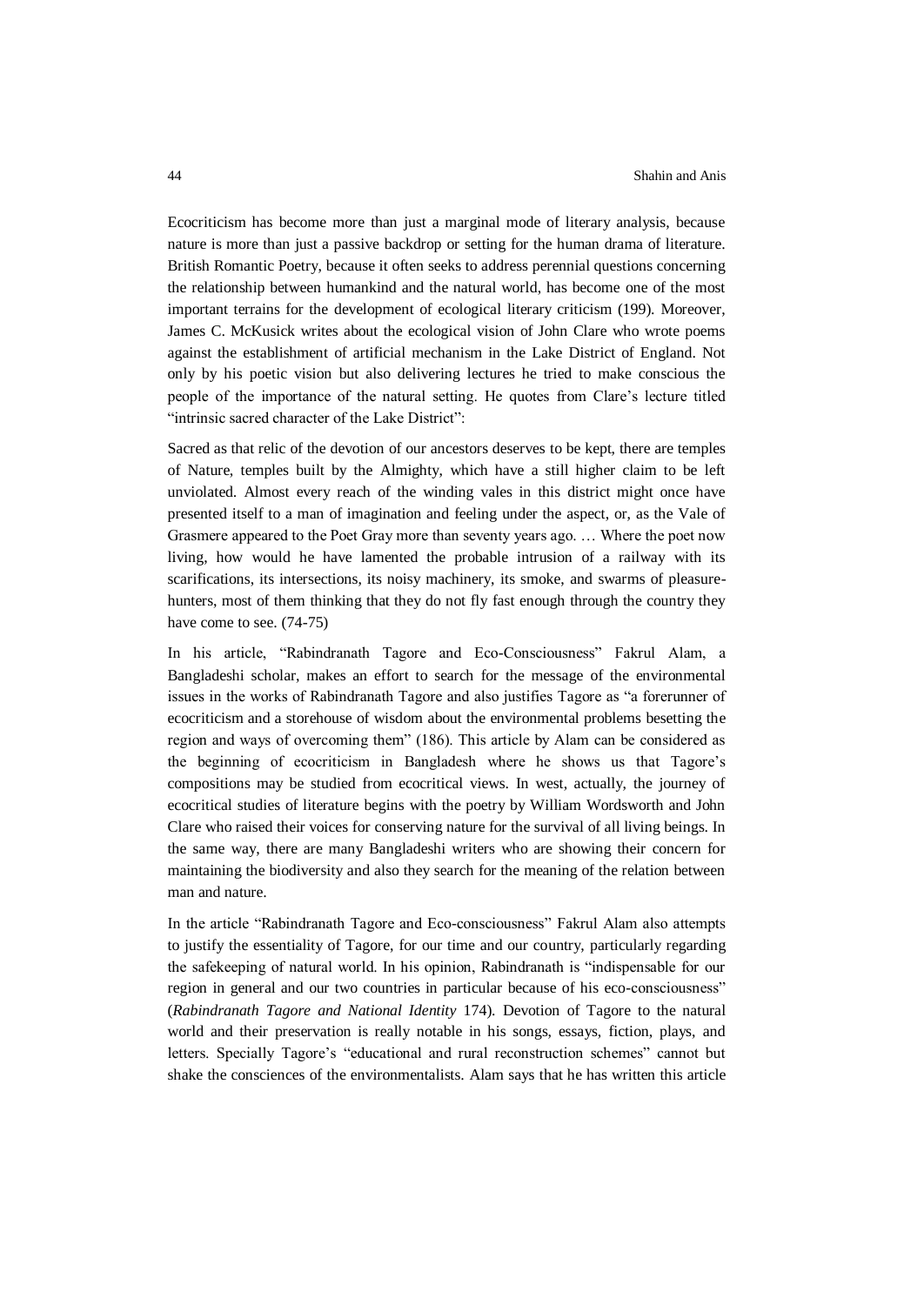"to demonstrate Rabindranath's relevance to our time for in his concerns about preserving the natural environment by working hand in hand to safeguard our natural world he was quite prescient" (*Rabindranath Tagore and National Identity* 174). Alam also thinks that Tagore is still essential for us because of Tagore's "eco-consciousness and his commitment to preserving earth, treasuring its beauty and greenery, and entering into an organic relationship with nature" (*Rabindranath Tagore and National Identity* 174-175). Tagore's personal letters to his wife Mrinalini also enclose the notion of his deep fascination for the rural beauty that can make lives more meaningful, he believes. He considers Calcutta as "stone temple of self-interest" and a place where "one can never forget profit and loss, friend and foe, [and] where one is always being distracted by petty matters, until finally the noble purpose of life is sliced up into a thousand useless pieces" (Selected Letters, 48, qtd. in *Rabindranath Tagore and National Identity* 175). So, he did not want his wife to stay in Calcutta because of its suffocating atmosphere and its impact on the lives of people. Rather he chooses the "beauty and openness" of the "alluvial countryside of Shelaidah, Kushtia" and where "he could contemplate nature in its rivernuanced sublimity and the grove-filled, palm-lined land close to Bolpur that his father Maharishi Debendranath had named Shantiniketan" (*Rabindranath Tagore and National Identity* 175). In this way Tagore declares his views about the importance of preserving the nature-mother for the existence of all living creatures. His bold expression is noted in the following statement where he says that "it is the duty of citizens of the Indian subcontinent to honor "the divine presence in the water and the air" by keeping them "clean and pure and healthful" (*Rabindranath Tagore and National Identity* 176).

In the same way, the melodious note of the national anthem of Bangladesh and its articulation of the inseparable connection between the citizens of Bangladesh and the natural world opens the eyes of people to the beauty and care nature offers to them. Here, the poet unfolds the affectionate treatment of nature with the serenity of her blue sky, gentle breeze, sweet fragrance, cooling shades of trees and so on. The last stanza tells us about the negative forces that make the face of Bengal bleak and gloomy. Destroying the nature and polluting the environment, we are continuously causing harm to her and thus we are responsible for making her face gloomy. So, here the scope of the environmental criticism makes its room and through creating the patriotic zeal among the people, this song contributes to preserving the nature because the message of this song cannot but shake the feelings of its singers and listeners and thus instantly injects a deep adoration for the rural beauty of the Bengal. Here is the song "My Beloved Bengal" in English translation taken from Wikipedia:

> My Bengal of Gold, I love you. Forever your skies, Your air set my heart in tune As if it were a flute.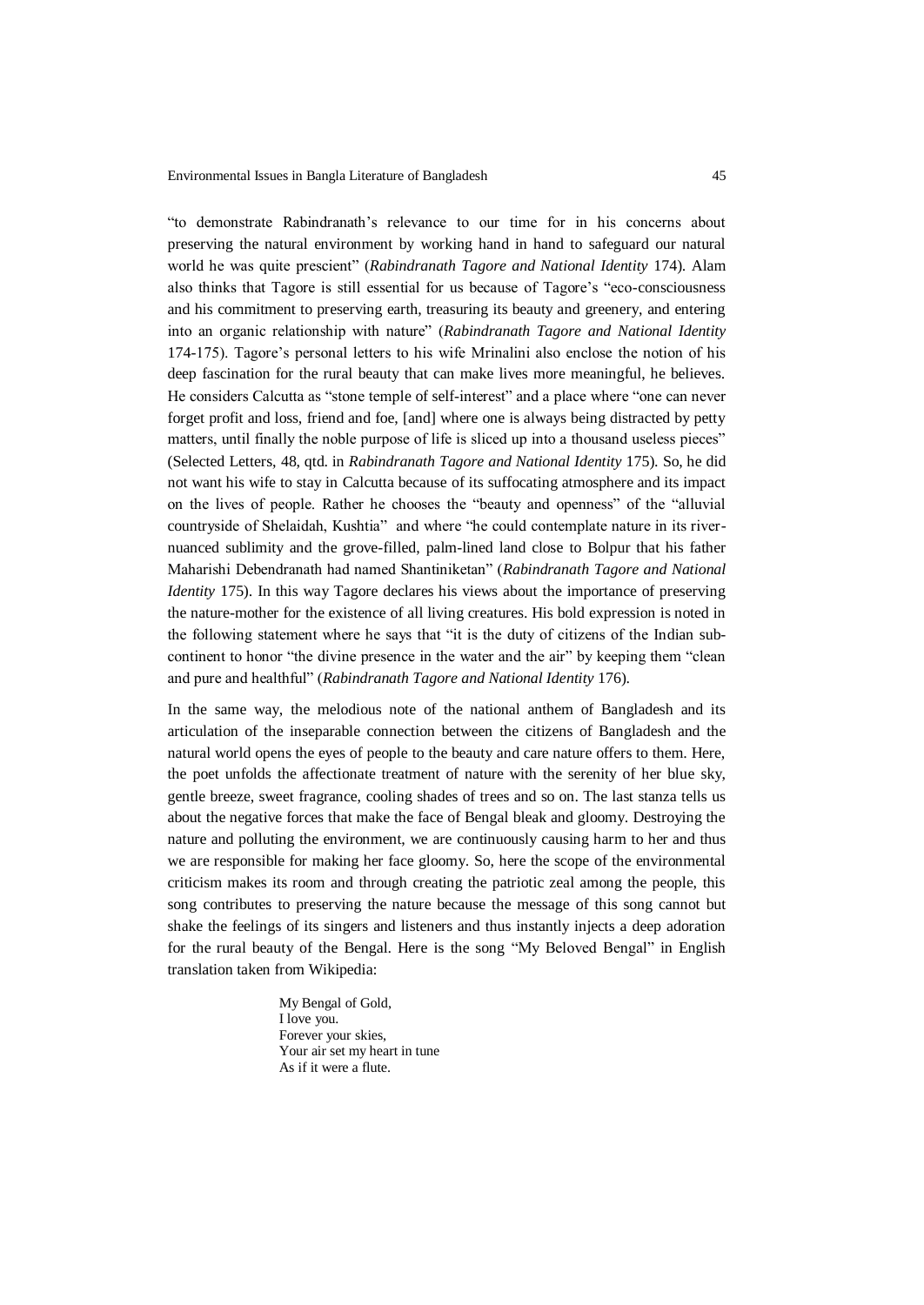46 Shahin and Anis

In spring, O mother mine, The fragrance from your mango groves Makes me wild with joy, Ah, what a thrill! In autumn, O mother mine, In the full blossomed paddy fields I have seen spread all over sweet smiles.

Ah, what beauty, what shades, What an affection, and what tenderness! What a quilt have you spread At the feet of banyan trees And along the banks of rivers! Oh mother mine, words from your lips Are like nectar to my ears. Ah, what a thrill!

If sadness, O mother mine, Casts a gloom on your face, My eyes are filled with tears! Golden Bengal, I love you.

From this point of view, we can study the poetical works of Bengali poets. Our national anthem also creates a deep love and sympathy among the singers for the attractive natural beauty of the country.

Rabindranath Tagore also wrote a sonnet in 1896 about the destruction of natural beauty in the name of development of civilization. The title of that sonnet was "Sabhyatar Prati" or "To Civilization":

Give back the wilderness; take away the city-Embrace if you will your steel, brick and stone walls O newfangled civilization! Cruel all-consuming one, Return all sylvan, secluded, shaded and sacred spots And traditions of innocence. Come back evenings When herds returned suffused in evening light, Serene Hymns were sung, paddy accepted as alms And bark-clothes worn. Rapt in devotion, One meditated on eternal truths then single-mindedly. No more stone-hearted security or food fit for kings-We'd rather breathe freely and discourse openly! We'd rather get back the strength that we had' Burst through all barriers that hem us in and feel This boundless universe's pulsating heartbeat! (*The Essential Tagore, 240, Fakrul Alam*)

Like John Clare (1793-1864) who described himself as a "Northamptonshire Peasant" Rabindranath Tagore also raised his voice against the destruction of nature and building the stone-cement based civilization. Tagore deplores the introduction of industrial machinery and puts emphasis on the preservation of the natural sources. Clare also in 1845 was "outraged at the proposal to build a new railway into the heart of the Lake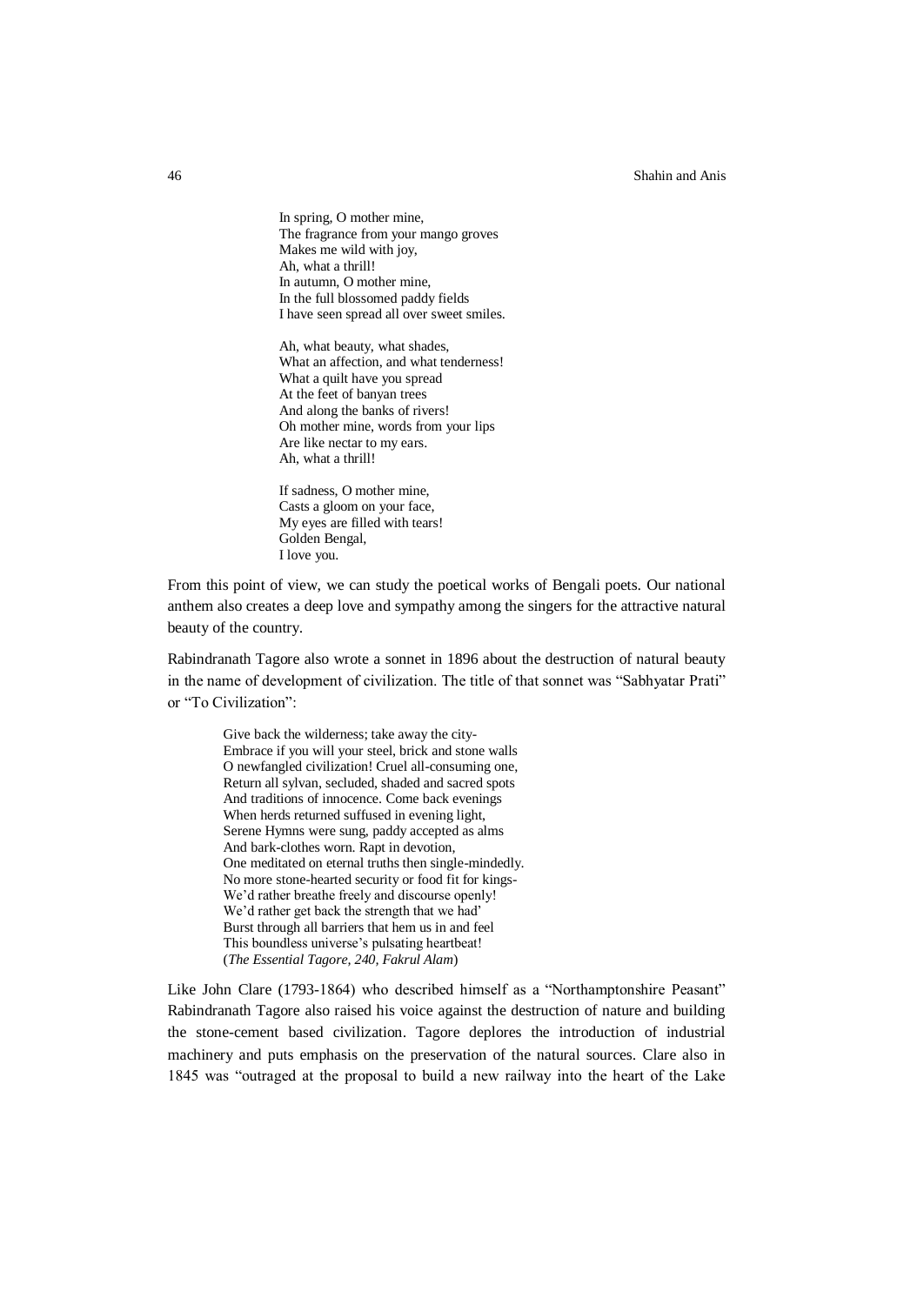District" (*Green Writing: Romanticism and Ecology* 74). Clare asserts shock in his "Sonnet on the Projected Kendal and Windermere Railway":

Is hen no nook of English ground secure From rash assault? Schemes of retirement sown In youth, and mid the busy world kept pure As when their earliest flowers of hope were blown, Must perish; - how can they this blight endure? And must he too the ruthless change bemoan Who scorns a false utilitarian lure Mid his paternal fields at random thrown? Baffle the threat, bright Scene, from Orrest-head Given to the pausing traveler's rapturous glance: Plead for the peace, thou beautiful romance Of nature; and if human hearts be dead, Speak, passing winds; ye torrents, with your strong And constant voice, protest against the wrong. (*Guide*, 146)

Like many English poets, some Bengali poets also show their concern over the preservation of the flora and fauna of our country without which she would really lose her tremendous beauty and glamour. So, to keep Bangladesh fit for living we must work all together for saving the nature and other environmental phenomena. And the latest study of literature from the angle of environment should be introduced in the universities of Bangladesh. In fact, Tagore strives to enhance the quality of education keeping touch with the natural world and that is why he established the institution of Shantiniketan where students were taught under the open sky. Fakrul mentions in his article a lecture by Tagore which was delivered in 1919 in Bangalore and the title of that lecture is "The message of the Forest" which describes in detail Tagore's attraction for the "India's ancient forest schools". Actually, he was trying to utilize the environment for a better understanding of the natural world and its relation with human beings.

Another Bangladeshi poet Rafiq Azad shows his concern over the environmental pollution in his poetry. Being repentant for and ashamed of all his carelessness to the natural world, he begs pardon to nature in a poem, "Pardon Me O Blowing Generous Infinite Wind". He expresses his agony for polluting the earth to such an extent that it creates an ardent appeal to readers. The threshold of ecocriticism in Bangladesh may be formed with the message of this poem that shakes the conscience of all the nature lovers. Being ashamed of destroying nature Azad reveals his deep anguish and melancholy and begs forgiveness to nature for this negligence and misuse.

I am sorry, repentant and beg pardon with folded palms: Excuse me O blowing generous infinite wind; Beg pardon- forest full of tendrils herbs, excuse me-I polluted environment since long, Though all my children are living across this Planet- I myself have destroyed plants, Emptied forest: dear lungs of the earth! Repeatedly polluted the river of sweet water, Did not, me too, use the axe in festivity?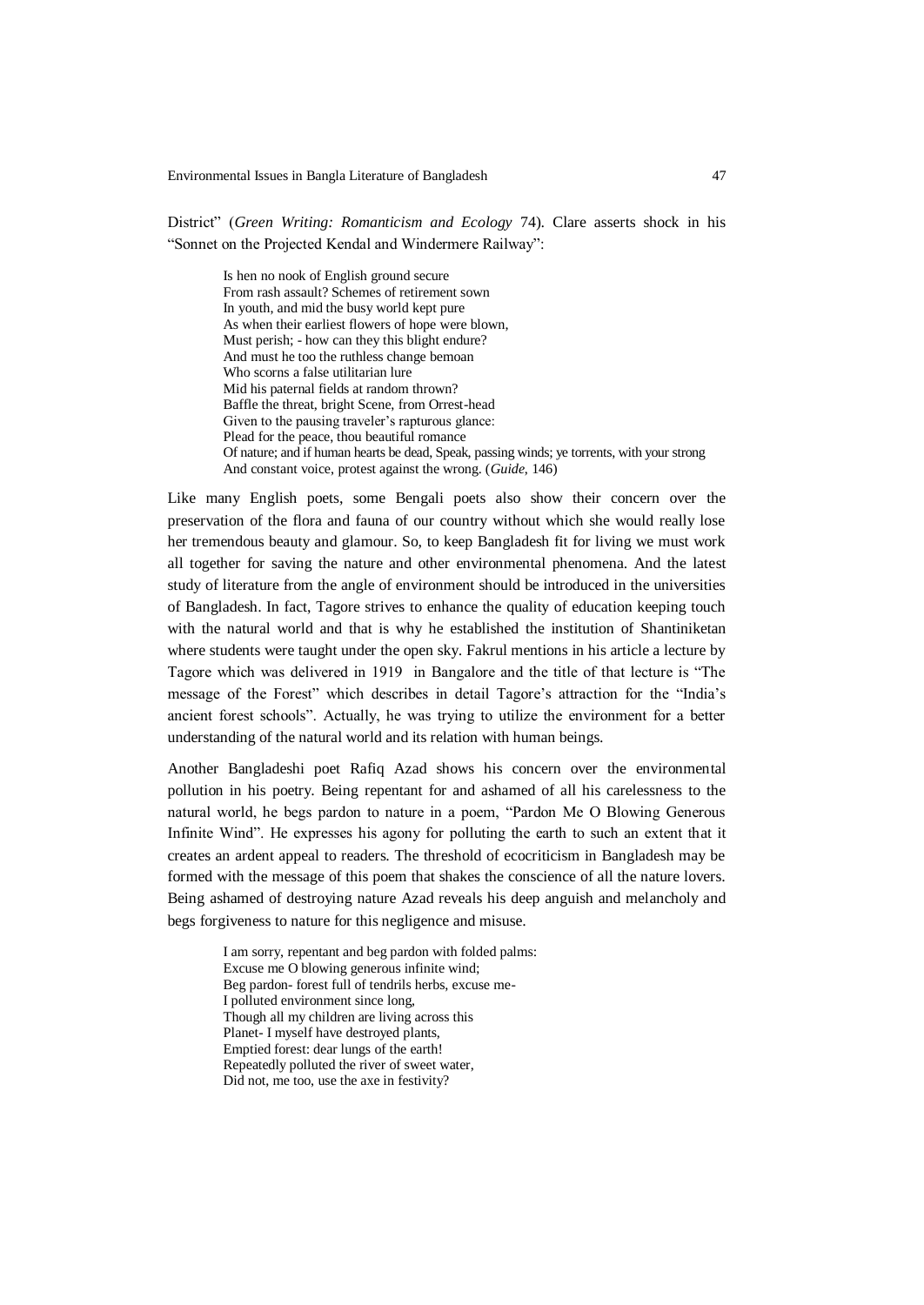48 Shahin and Anis

Did not I disarrange the life in water? Did not I pluck tendrils, tender plants with my hands? Without observing the beauties of forest, did not I, in Meaningless greed, break the nest, sleep of young deer? -And did not I startle the deep silence of the forest? With full sense, without any hesitation, I am admitting My faults standing on the stockade of conscience. Beg pardon-for my faults, my innumerable brothers Scattering across the earth-I beg pardon on behalf of those who are involved In pollution, I also apologize for myself today. Today I feel pain on the left of my chest, for a Grasshopper: Today I am repentant for trampling, In my childhood, I feel pain to breathe; Why did not I plant so many saplings? Why did not I see the school of sportive fish in transparent Waters, standing in the water? When I had a clear vision, if I could observe the flying Of the guest birds in the afternoon, it would be very good. If I could live in this planet full of tendrils of herbs Without trampling a single ant! It would be possible to wander again in this scenting Bengal as a minstrel with one stringed musical instrument in hand: Please tell, how can I be green again in this sharp Heat, in the conflagration of summer, in extreme noon under sun? To every plant, every scented forest, air blowing across The corn-fields; to the verandah made of mud, to The wild grass-flower, butterfly, egg of tortoise, the Watery glimpse of cow; to the flowing wave of river I apologize with folded palms: I am guilty! - My countless deep guilts are Existing with each and every particle of dust of this Bengal! I am guilty; I apologize to all the empty fields-I know, these faults are beyond excuse-Sorry and repentant I am- apologize with folded palms!

The poems of Jibanananda Das (1899-1954), especially his poems of "Beautiful Bengal, 1934" make a sensitive appeal in the minds of the readers. Das's vision exceeds the external beauty of nature and he explores the deep and passionate relation between man and nature. In his sonnet "Go Wherever You Want to" the poet writes:

Go wherever you desire- I'll remain alongside Bengal's banks; And see jackfruit tree leaves shedding in the morning breeze; And view the brown-winged shalik growing cold in the evening, Yellow legs skipping beneath brown furry body in the grass … … …

Into the fog far, far away- but I know I'll never lose sight of her Even in the press of the world-for she is my Bengal evermore.

In another poem "One Day I'll Lie Down" Das tells us that he is ever satisfied living under the open sky of Bengal till his death and he would lie down here with full contentment. Das writes: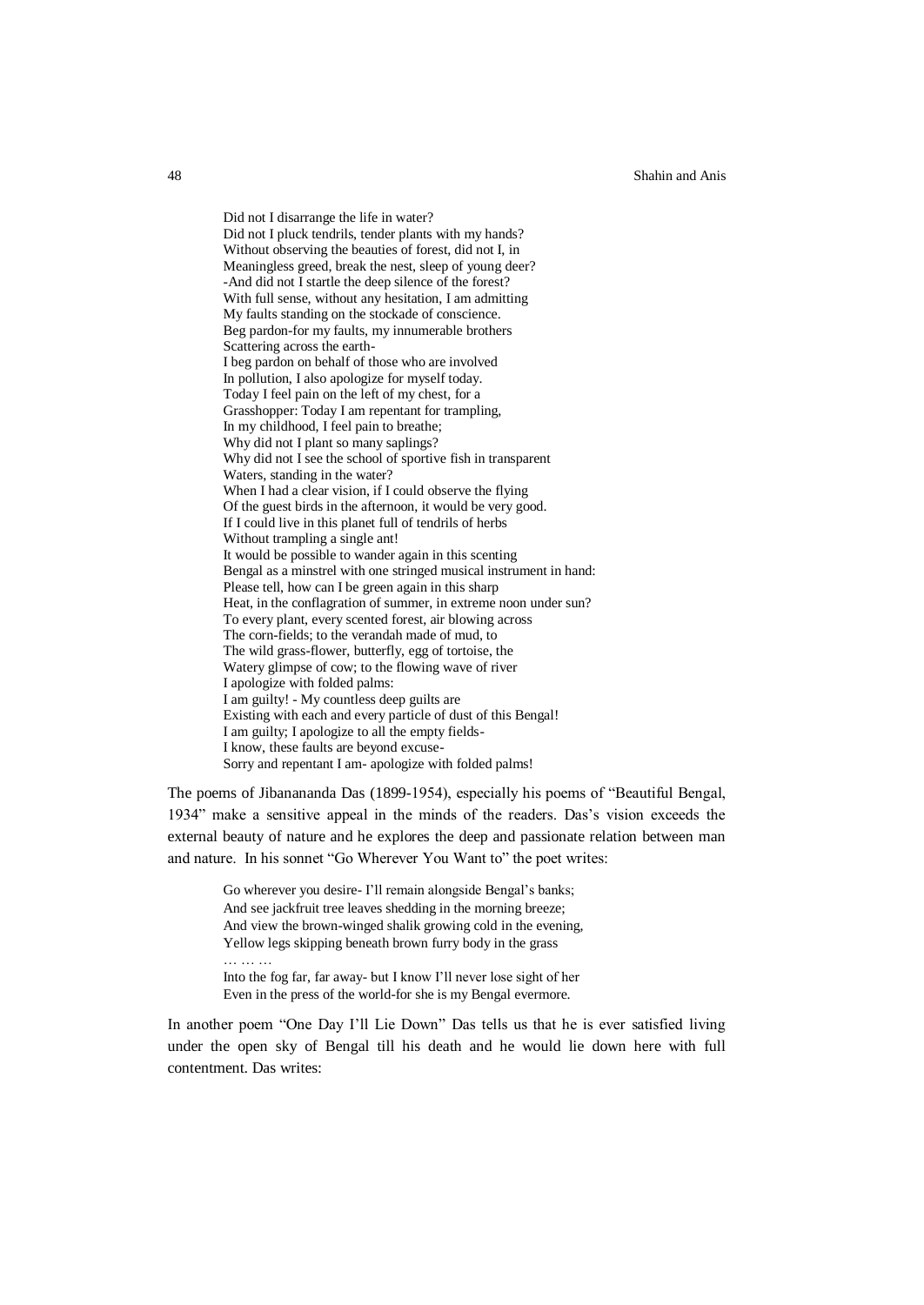#### Environmental Issues in Bangla Literature of Bangladesh 49

One day I'll lie down in a field in Bengal under a shriveled banyan tree Next to *Jalshiri* River bank-then red fruits will drop off softly Onto the desolate grass like fur falling-then the horned moon will be wide awke-

Das portrays the unique beauty of Bengal in "As the Seven Stars of the Sky" saying that:

Nowhere in the world- such delicate smelles of soft rice, *kalmi* plants, Duck feathers, reeds, pond water, *chanda* and *sharputi* fish, Such delicate smells of a girl's hands, moist and cold from washing rice, Of a boy's feet redolent of the grass he trod on-the anguished smell And exhausted silence of red banyan-tree fruits-as the seven stars arise, I hear Bengal's heart beating amidst these sights and smells.

So, all these aspects of natural world, in the poetry of Das, remind us of the harmonious ecologically balanced environment of Bengal because Das excludes nothing from the cycle of ecology. And he consequently shows us that all the elements of nature are dependent on each other for their healthy survival. Regarding this, Ahsanul Kabir writes an essay "Nature and the Imagery of Bird in the Works of Jibanananda Das" where he analyses the bird imagery and considers Das as a "Bird-specialist" for innumerable references of birds in his poems. Kabir thinks that Das wants to live amidst nature and life. Describing the existence of birds in nature, Das has focused on the significance of nature. In the conclusion, Kabir asserts that the poetry of Das has taught us to love nature. Henceforth, this article of Kabir can also be considered as an Ecocritical approach to the poetry of Jibanananda Das.

Mutual relationship between man and nature is also traced in Das's well-known poem "I have Seen Bengal's Face". The countryside beauty of Bengal is described by the poet so beautifully that he no more desires to go anywhere.

I have seen Bengals face, and seek no more, The world has not anything more beautiful to show me, Waking up in darkness, gazing at the fig-tree, I behold Dawn's swallows roosting under huge umbrella-like leaves. I look all around me and discover a leafy dome, Jam kanthal bat hijol aswatha trees all in a hush, Shadowing clumps of cactus and zedoary bushes When long, long ago, Chand came in his honeycombed boat To a blue Hijal Bat Tamal shade near the Champa, he too sighted Bengal's incomparable beauty.

The poet wants to come back again and again to this green Bengal where he gets the eternal peace and meaning of his life. All these natural blessings attract him so much that he cherishes his intention to come back here, if not possible in the form of a human being-with the shape of a continental bird. Thus a maddening zeal for nature haunts him till the last breathes of his life. So, readings of Jibanananda Das would precisely inject a deep passion into the minds of readers as he says in "Beautiful Bengal":

I'll come again to the banks of the *Dhanshiri*-to this land Perhaps not as a human- maybe as a white-breasted *Shankachil* or a yellow-beaked *shalik*; Or as a morning crow I'll return to this late autumnal rice-harvest laden land, Wafting on the fog's bosom I'll float one day into the jack-fruit tree shade;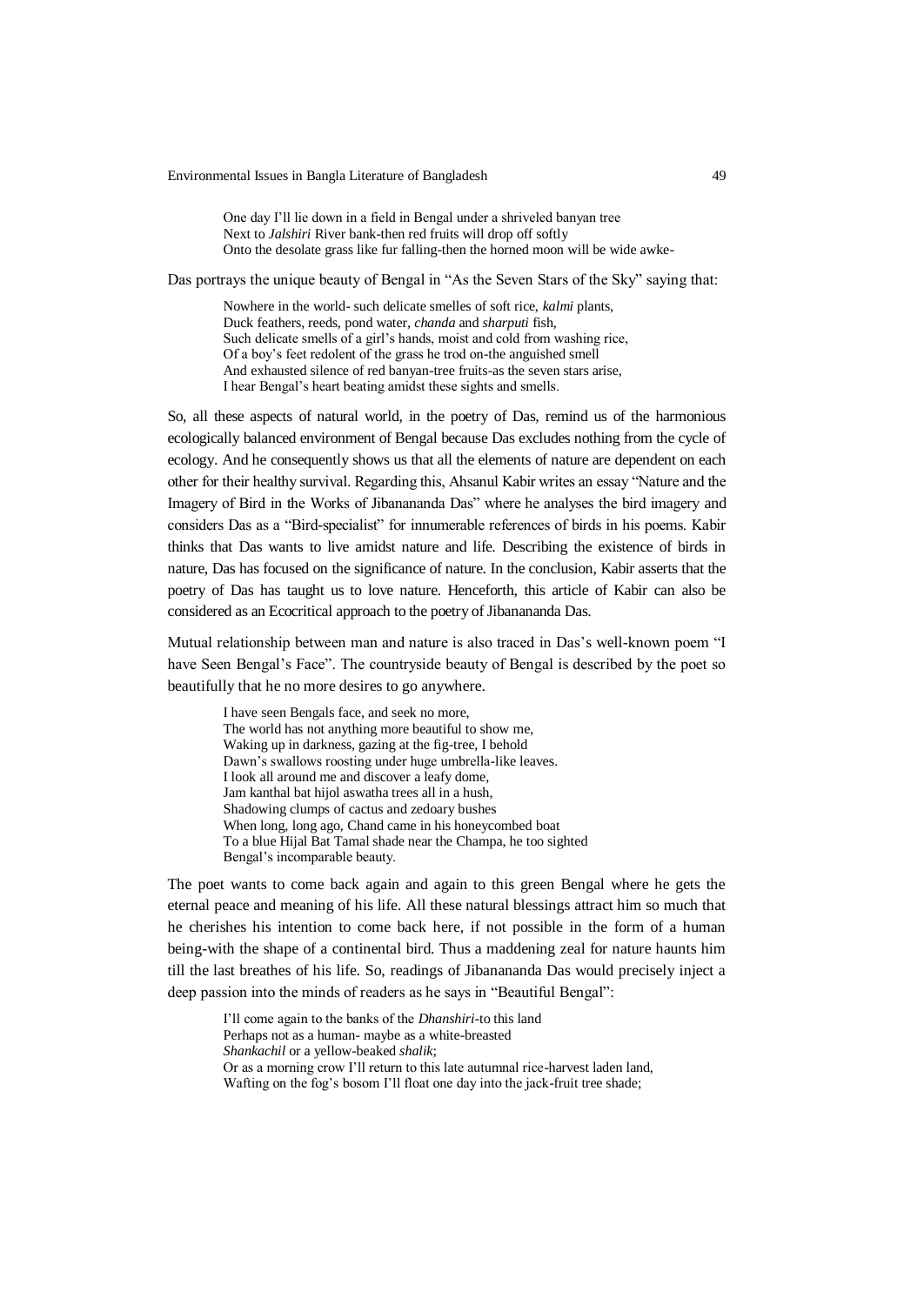Perhaps I'll come as a girlchild's duck-her bells on my red-webbed feet, My days will pass floating in the fragrance of the aquatic *kalmi* plant; I'll come lovingly again to Bengal's rivers, fields, farmlands, To the green wistful shores of Bengal lapped by *Jalangi's* waves.

When Jibanananda Das does not find the natural world around him as before, he raises questions and leaves a strong note of frustration. The title of the poem is also very significant as it ends with a note of interrogation, "Where Are They All Now?" Change in the environmental setting is marked by him and he reveals his questioning mind with a sense of astonishment and disgust.

Where are they all now? A *Hijol* tree stood there once-Often would it see itself reflected on the pond's surface. Alas! What came upon it, why did it start shedding, when did it die? I didn't even hear it pass away; the loud raven would show up Beneath that wood-apple tree every morning; when did I lose it in the cacophony Of *crows* and *shaliks*? I haven't seen them for a long time now; In my childhood hornets would build hives near my window, Frolicking along, dragon-flies, too, would dance their lives away. We were all intimate-happy in the sunshine-restful in the dark-Long were we close to each other- many dogs still run around Yet in the dark the dead ones- the dead cats too-haunt me; Where are they all now? In the blue and red stars of that far-off sky? Or have they become one with earth-part of the grass? I keep asking…but no one from the infinite indifferent sky deigns to reply!

In Bangladesh the study of ecocriticism is gradually launching its journey. Scholars like Professor Fakrul Alam, Ahsanul Kabir, others have started writing articles on the green studies of Bangla literature. So, at this moment it is the demand of time to introduce Ecocriticism in the syllabus of the universities in the department of literature, so that keeping pace with the consciousness of the Western people, Bangladeshi citizens also can study literature with a view to preserving our natural resources. When many full fledged departments like "Environmental Science", "Urban and Rural Planning", "Disaster Management", "Architecture" are contributing to the management of the climate change in Bangladesh, Ecocriticism should also be incorporated to the study of literature. Otherwise, a large group of people will remain in the darkness from knowing the relationship between man and nature and also their responsibility as crime stakeholder.

Saleemul Huq, Director of International Centre for Climate Change & Development at the Independent University, Bangladesh and senior fellow at the UK based International Institute for Environment and Development (IIED) has recently written in an article that, "Bangladesh has been slowly been able to turn around its reputation in the context of climate change from being one of the most vulnerable countries to becoming one of the most adaptive countries. It should continue to carry out activities, learn lessons and share them with the rest of the world" (The Daily Star). Therefore, reading literature with environmental consciousness and sowing the passion for natural world in the minds of readers will help to fulfill the target. In his article Saleemul also expresses his optimism saying that, "The world is now looking at Bangladesh